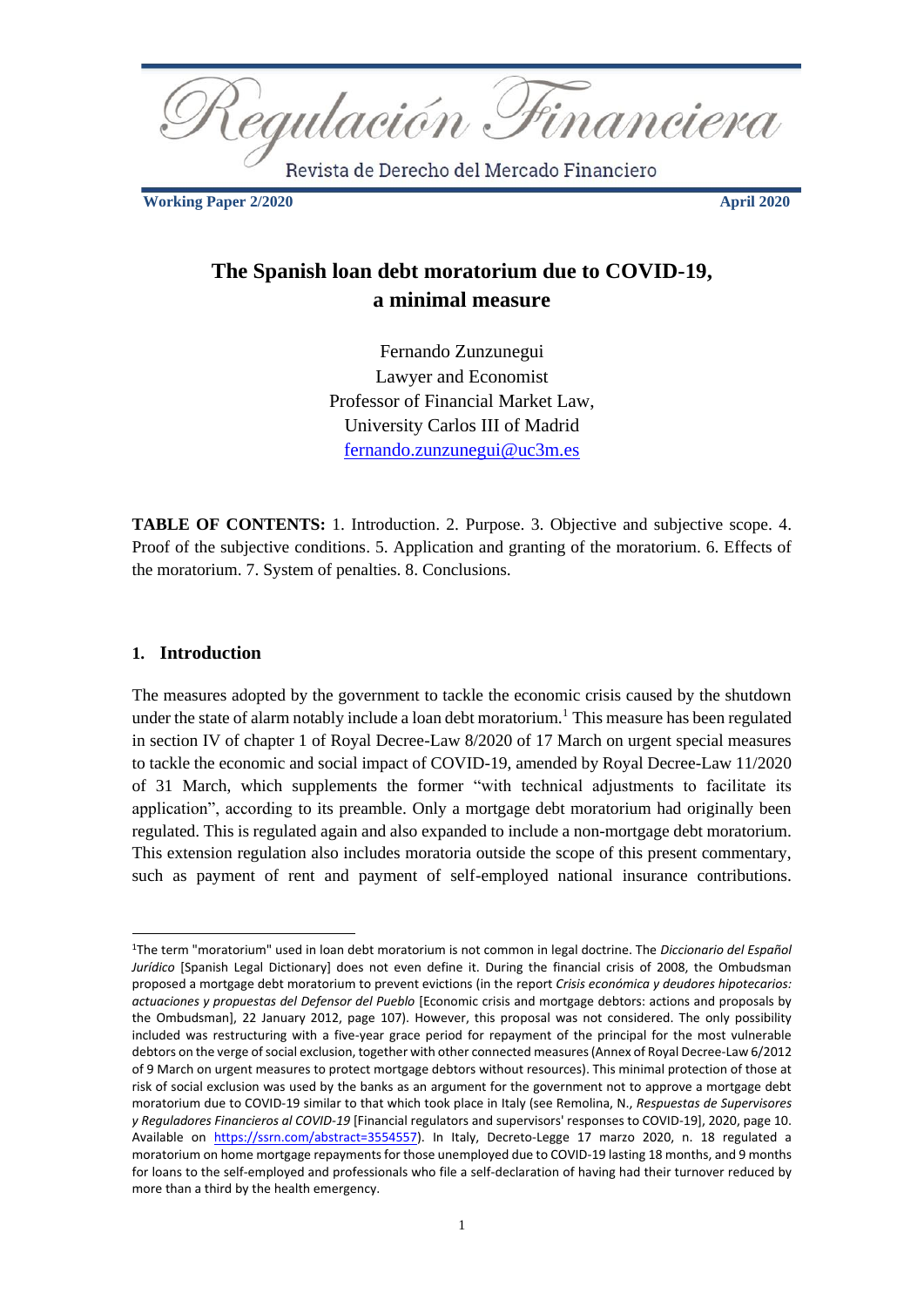However, the reform has not taken the opportunity to provide systematic regulation. With a pronounced lack of legal technique, mandates are repeated, and rules are duplicated, which hinders understanding of it and damages legal certainty.

#### **2. Purpose**

The purpose of the original regulation of the mortgage moratorium was, according to its preamble, "to guarantee the right to housing for mortgage debtors in a situation of special vulnerability, whose income has been reduced as a consequence of the health crisis". Despite the fact that we are not dealing with a financial crisis but instead a temporary shutdown of economic activity, the government took as a reference the measures to protect mortgage debtors without resources adopted after the 2008 crisis, emphasising the legal protection of the right to housing. Although during the financial crisis the aim was to tackle a major economic depression lasting several years, the objective regarding the COVID-19 shutdown is quite different. The aim is to jump forward in time to overcome the shutdown and restart economic life as if nothing had happened. It is not a social bailout; it is a measure to help restart economic activity. It seeks to give the most affected debtors breathing space to overcome the impasse.

Accordingly, the regulation reforming and expanding the moratorium takes on a new perspective and reformulates the aim of the moratorium. Going beyond protection of housing as an indirect objective, the immediate aim of the credit moratorium is now, according to the preamble, "to ensure that citizens are not excluded from the financial system due to not being able to temporarily fulfil their financial obligations as a consequence of the COVID-19 health crisis". It is seeking to provide a mortgage debt moratorium for "those having extraordinary difficulties in making payments as a consequence of the COVID-19 crisis".<sup>2</sup> The intention is to guarantee liquidity and prevent financial exclusion, which would hinder the resumption of economic life after the break caused by the health emergency. It is intended to be "economic relief", to give breathing space to households affected by the shutdown of the economy, especially the neediest who are in a situation of economic vulnerability.

In this situation, what the regulation is seeking is to apply a political economic measure to prevent the shutdown from becoming an economic crisis. With this aim in mind, it entitles the debtor to request a moratorium. However, not all debtors are affected by the state of alarm, only those who, as a consequence of the shutdown, are in a "situation of economic vulnerability". Although, in principle, all debtors may be deserving of this moratorium, since they are all affected by force majeure, the regulation limited its scope to those who have been most affected and are in a situation of vulnerability. In this way, it seeks to reduce the impact of the moratorium on lending institutions and prevent a systemic risk. One must take into account that the measure is also adopted in the interests of the banks themselves, since the preamble in the original regulation states that "it helps limit bad debts". The moratorium suspends the agreement, by prolonging its term, which in principle does not affect the solvency of the lending institution, which therefore does not have to make provisions.<sup>3</sup>

<sup>&</sup>lt;sup>2</sup> Article 7 of Royal Decree-Law 8/2020 of 17 March, as worded by Royal Decree-Law 11/2020 of 31 March.

<sup>&</sup>lt;sup>3</sup> Quite rightly, the reference to "not including it in the calculation of risk provisions" has been removed by the reform. This prudential aspect has been clarified by the European Banking Authority, in the *EBA Guidelines on legislative and*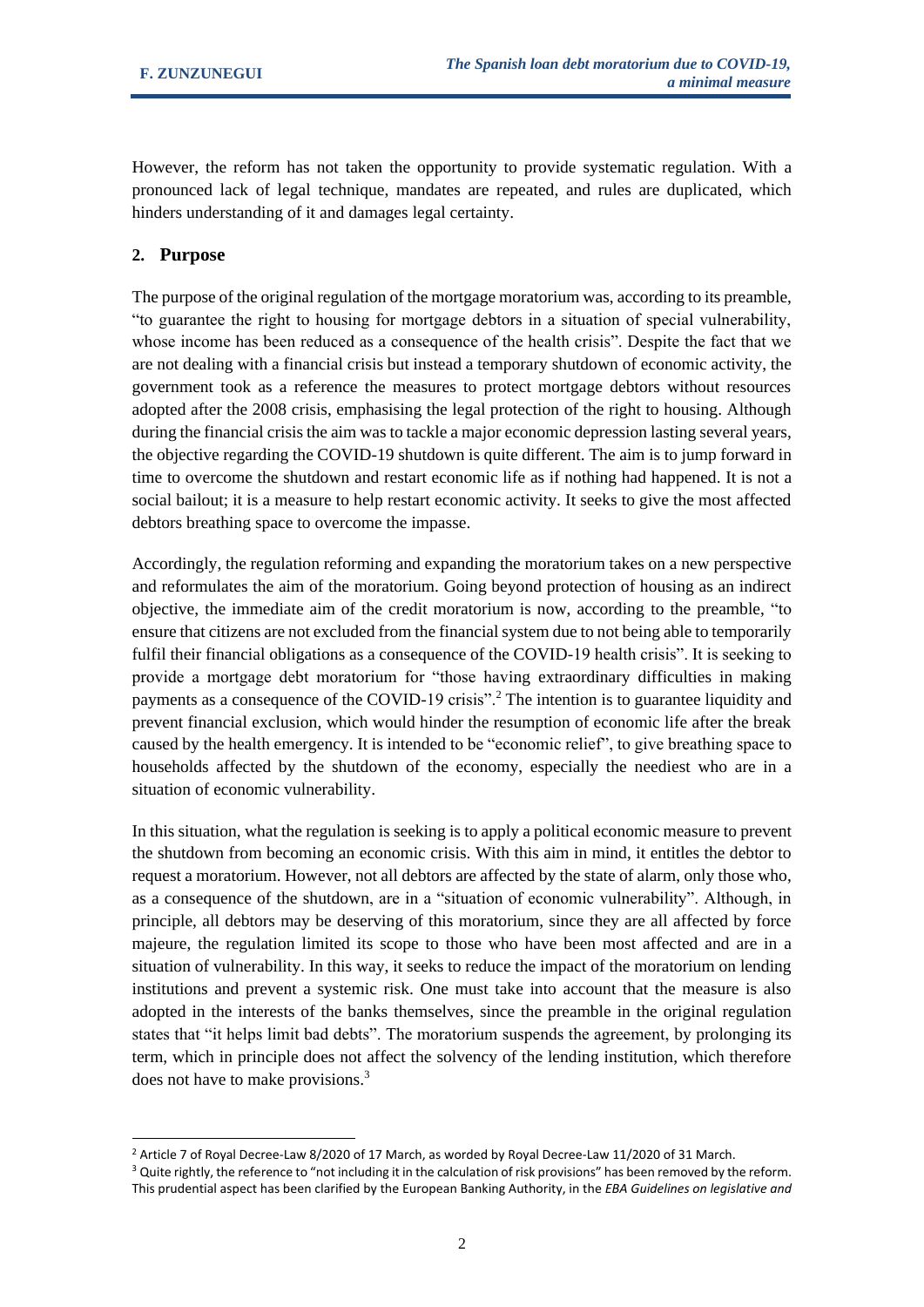In short, it is not a regulation that provides a social bailout but instead a bridging regulation, which seeks to prevent the COVID-19 shutdown from affecting the right to housing and the continuity of family and business life. For this reason, it is not appropriate to interpret its contents in light of the doctrine on the protection of mortgage debtors that arose from the 2008 crisis. It is a different system in which the vulnerable customer may request a moratorium and the bank may implement it, i.e. put it into operation by suspending the loan.

# **3. Objective and subjective scope**

The moratorium applies to all loans from financial institutions.<sup>4</sup> Loans with or without a mortgage guarantee are covered, including consumer loans, albeit with a special regulation.

The mortgage debt moratorium includes home loans, but following the reform it also includes loans to acquire properties used for the economic activity of businesspeople or professionals in a situation of economic vulnerability and buy-to-let homes when the landlord has a mortgage debt and has ceased to receive rent due to the health emergency.

The subjective scope is defined by "economic vulnerability". The beneficiaries of the moratorium are debtors who are in a situation of economic vulnerability due to the health emergency, as well as the principal debtor's guarantors, with regard to their principal place of residence.

The original regulation does not list "requirements" for economic vulnerability, nor does it stipulate that they will be applied cumulatively. It merely lists the "requirements" that must be used to prove a "situation of economic vulnerability", which is the basis for requesting a moratorium. It leaves it up to the banks not only to process the applications and implement them, but also to decide how long the moratorium will last. It thus leaves it up to the banks' social responsibility to handle applications and provide a sufficient duration to overcome the break in economic activity created by COVID-19. The regulation modifying the moratorium is configured as a right that the debtor holds, which it may exercise when it meets the requirements, with sanctions for a financial institution that breaches the obligation to implement the moratorium.

In order to be considered vulnerable for the purpose of the mortgage debt moratorium, it is necessary to cumulatively meet four requirements:<sup>5</sup>

a) Unemployment or, in the case of a businessperson or professional, having suffered a substantial loss of income or a fall in turnover of 40%.<sup>6</sup>

*non-legislative moratoria on loan repayments applied in the light of the COVID-19 crisis*, EBA/GL/2020/02, 2 April 2020, which stipulates "*the criteria that payment moratoria have to fulfil not to trigger forbearance classification*". <sup>4</sup> Although the regulation does not expressly state it, the moratorium only affects loans granted by financial

institutions registered with the Bank of Spain. <sup>5</sup> These are stipulated in article 16 of Royal Decree-Law 11/2020 of 31 March. However, this regulation does not expressly repeal article 9 of Royal Decree-Law 8/2020 of 17 March on the definition of the situation of vulnerability, which is a rule that we must consider tacitly repealed.

<sup>6</sup> With regard to the requirement for "unemployment", Segismundo Álvarez Royo-Villanova considers that it includes Temporary Workforce Reduction Plans (ERTE) in https://twitter.com/sarv66/status/1246815186352308226?s=20. However, in relation to the vulnerability of a tenant, a distinction is made between unemployment and an ERTE in article 5.1(a) of Royal Decree-Law 11/2020 of 31 March.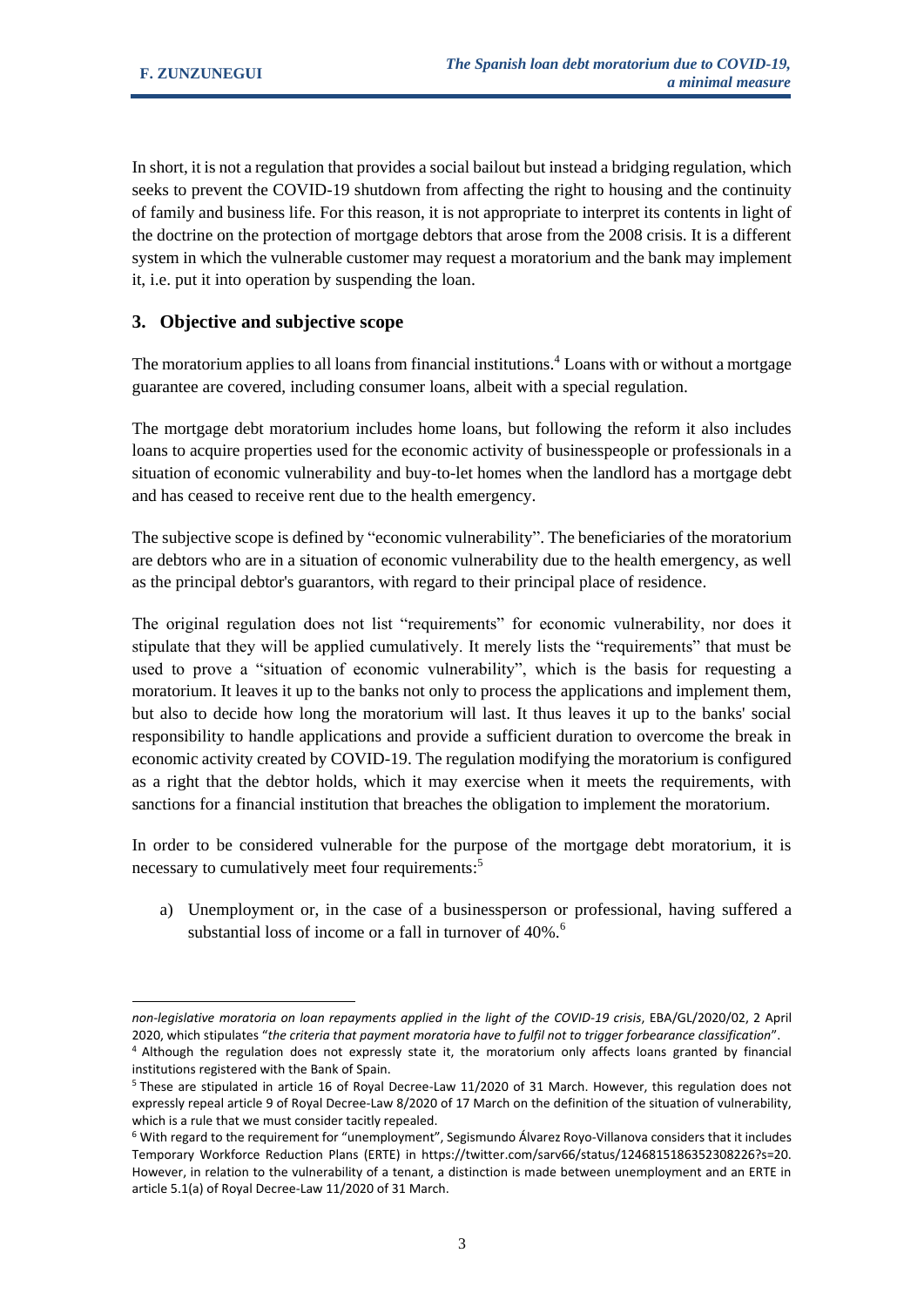- b) The household income in the month prior to applying for a moratorium does not exceed a certain amount.<sup>7</sup>
- c) The mortgage repayment, plus expenses and basic utilities for the principal place of residence does not exceed 35 per cent of the household's net income.
- d) Due to the health emergency, the household's mortgage repayments, as a proportion of its income, has multiplied by at least  $1.3<sup>8</sup>$

These are independent requirements, although they may overlap and in many cases they do. In fact, loss of employment or a fall in sales may result in a substantial fall in household income that also affects loan repayments as a proportion of income. However, the regulation is clear in requiring the debtor to "comply with all of the requirements" and it is necessary to "jointly" meet these conditions. The original wording does not require cumulative compliance. However, the banks have taken a restrictive approach to the regulation and on their websites they require applicants to meet each and every one of the requirements. In order to resolve the irregularity of these banking practices, the government has decided to restrict access to the moratorium to the most extreme cases, requiring cumulative compliance with all of the requirements, as the banks wished. *In claris non fit interpretatio*, we cannot agree with these arbitrary interpretations that, under the new legal framework, are seeking to combine requirements in order to expand the group of customers that can access the moratorium.<sup>9</sup> There is a clear political decision expressed in the regulation with the status of law to leave the majority of vulnerable debtors out of the moratorium, which contrasts with the European Banking Authority's position in favour of this kind of moratorium in the current situation.<sup>10</sup>

Furthermore, the vulnerability required for the non-mortgage debt moratorium has some specific aspects. Vulnerable mortgage debtors are also vulnerable in terms of non-mortgage debt. Hence, the beneficiaries of the mortgage moratorium can also benefit from the moratorium on personal debt. This is because the calculation of their vulnerability as a non-mortgage debtor takes into account the mortgage debt, even if it has been suspended by a mortgage moratorium.<sup>11</sup> In turn,

<sup>&</sup>lt;sup>7</sup> Generally speaking, the limit is three times the Public Indicator of Income for Monthly Multiple Purposes (IPREM), which is increased 0.1 times for each child in the household or 0.15 in the case of a single-parent family, 0.1 for each elderly person over 65 years old in the family unit and, in the case of family members with a disability of more than 33 per cent, in a situation of dependence or an illness that prevents them from engaging in employment, the limit is four times the IPREM.

<sup>8</sup> For example, if a household pays a €500 mortgage with income of €2000, which falls to just €1000 due to the health emergency, it will meet this requirement since its mortgage repayment as a portion of income will rise from 25% to 50%, which is a multiplier of 2, higher than the 1.3 required.

<sup>9</sup> Segismundo Álvarez Royo-Villanova expressed this opinion on the *Hay Derecho* blog, stating "a corrective interpretation should be made such that it is sufficient to comply with paragraph (d) even if the grounds for the reduction in income are not those in paragraph (a). Otherwise, workers would be placed in a worse position than the self-employed." Available on https://hayderecho.expansion.com/2020/04/02/cuando-y-como-puedo-pedir-lamoratorium-hipotecaria-y-no-hipotecaria/

<sup>10</sup> "*The EBA sees the payment moratoria as effective tools to address short-term liquidity difficulties caused by the limited or suspended operation of many businesses and individuals*", in *EBA Guidelines on legislative and nonlegislative moratoria on loan repayments applied in the light of the COVID-19 crisis*, EBA/GL/2020/02, 2 April 2020, page 6.

<sup>&</sup>lt;sup>11</sup> This is stipulated in article 18.1(a) of Royal Decree-Law 11/2020 of 31 March, in keeping with the non-exclusion of the benefit from the rent debt moratorium when calculating of the vulnerability of the personal debtor who lives off rent income. Regarding this point, we follow the superior judgement of Segismundo Álvarez Royo-Villanova, rectifying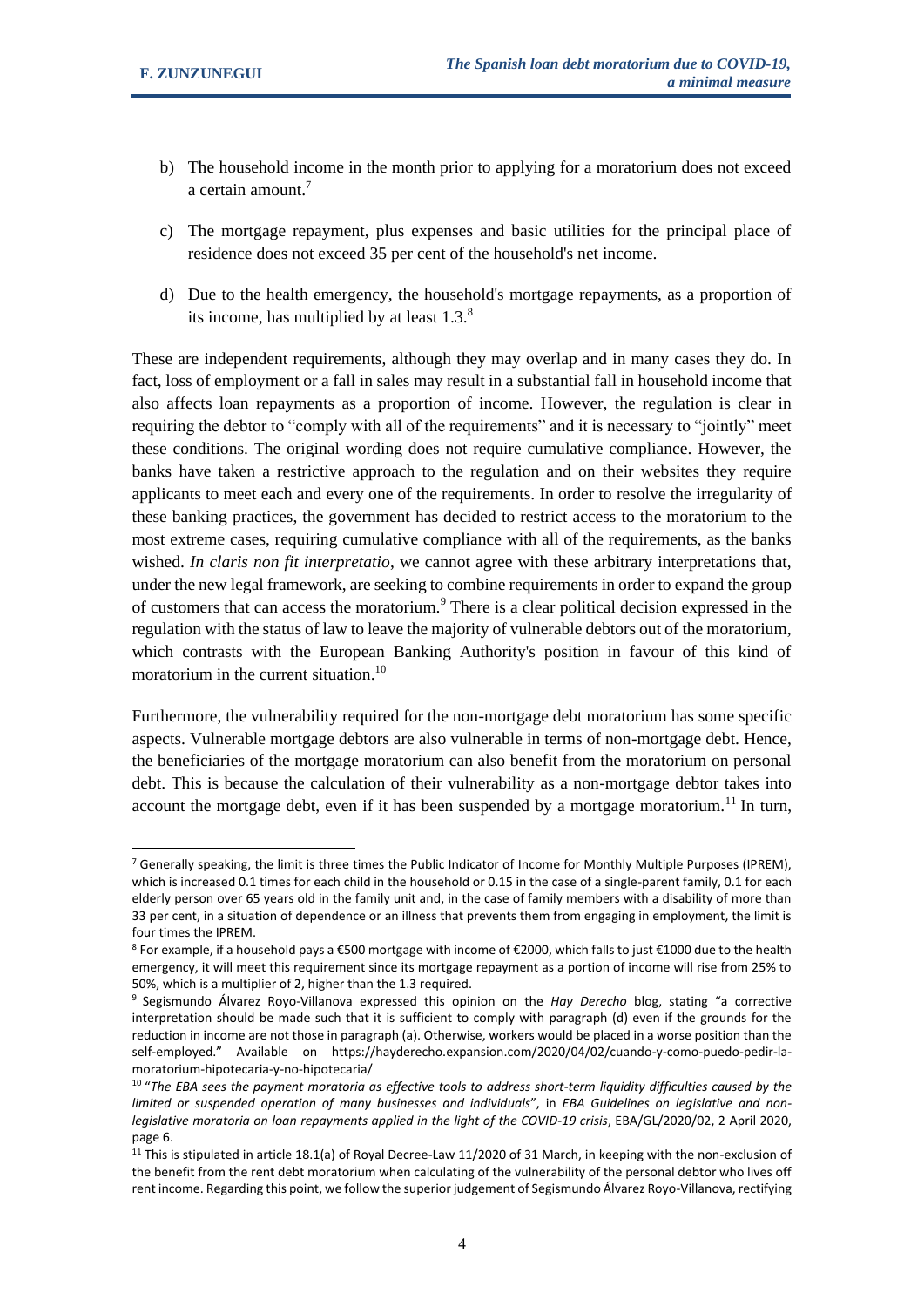debtors that do not have a mortgage may benefit from the personal debt moratorium when they meet the four requirements listed above, although the last two are adapted to their particular circumstances. With regard to the third requirement, the applicant's loan repayments, plus the expenses and basic utilities for their principal place of residence, including the rent they pay for their principal place of residence, even if the rent debt is also covered by a moratorium, must not exceed 35 per cent of the household's net income.<sup>12</sup> With regard to the loan repayment burden envisaged in paragraph four, it is calculated taking into account the sum of the foregoing items, i.e. the sum of the loan repayments, plus the expenses and basic utilities for their principal place of residence, including the rent they pay for their principal place of residence, even if the rent debt is also covered by a moratorium. According to the preamble, these specific aspects "are intended to guarantee fair treatment of all creditors and landlords." This is a curious and complicated system in which the personal loan debtor may accumulate the benefits of the mortgage or rent debt moratorium.

This vulnerability for the purpose of being a beneficiary of the loan debt moratorium is not exactly the same as the vulnerability required to benefit from the rent debt moratorium or receive benefits for essential services, which have their own nuances.<sup>13</sup>

#### **4. Proof of the subjective conditions**

The applicants may prove that they are in a vulnerable situation through a "responsible declaration", i.e. a self-declaration, justifying that they are unable to provide other documents at the moment due to the COVID-19 crisis.<sup>14</sup> Given the state of alarm and economic shutdown, which is a public fact, and the urgency of applying the moratorium, it must be presumed that a responsible declaration is the most effective way to access the moratorium. The lender institution bears the burden of proof for the ease of access to documentation when it comes to rejecting the application. In fact, it is envisaged that, once the state of alarm comes to an end, the beneficiaries of the moratorium will have one month to provide the expressly listed documents they were unable to provide.<sup>15</sup> Notable among these documents is the requirement to prove "the cessation" of business of self-employed workers" when, in order to benefit from the moratorium, businesspeople or professionals merely need to prove that they have suffered "a substantial loss of income or a substantial fall in their turnover of at least 40%." Therefore, it is not necessary to

our position in the first version of this study, after exchanging opinions on the internet: https://twitter.com/sarv66/status/1247078084697784321?s=20

<sup>&</sup>lt;sup>12</sup> In the cited post, Segismundo Álvarez Royo-Villanova rightly considers that "the loans of the various members of the household must be added together, since the income of all of them is added together in the denominator of the fraction".

<sup>&</sup>lt;sup>13</sup> The definition of the situation of economic vulnerability for the purpose of obtaining moratoria or benefits for the rent payable for one's principal place of residence is stipulated in article 5 of Royal Decree-Law 11/2020 of 31 March. In turn, the status of a vulnerable consumer, being severely vulnerable or being at risk of social exclusion are defined in articles 3 and 4 of Royal Decree 897/2017 of 6 October, regulating the concept of a vulnerable consumer, subsidised utility bills and other measures to protect domestic consumers.

<sup>&</sup>lt;sup>14</sup> Proof of the subjective conditions is regulated in article 17 of Royal Decree-Law 11/2020 of 31 March. However, this regulation does not repeal article 11 of Royal Decree-Law 8/2020 of 17 March, which regulated them, so this article should also be considered tacitly repealed.

<sup>&</sup>lt;sup>15</sup> Article 17.1(e) repeats that the responsible declaration concerning compliance with the requirements should be submitted. This is superfluous since if all of the accrediting documents are provided, there is no need to provide an additional responsible declaration at that time.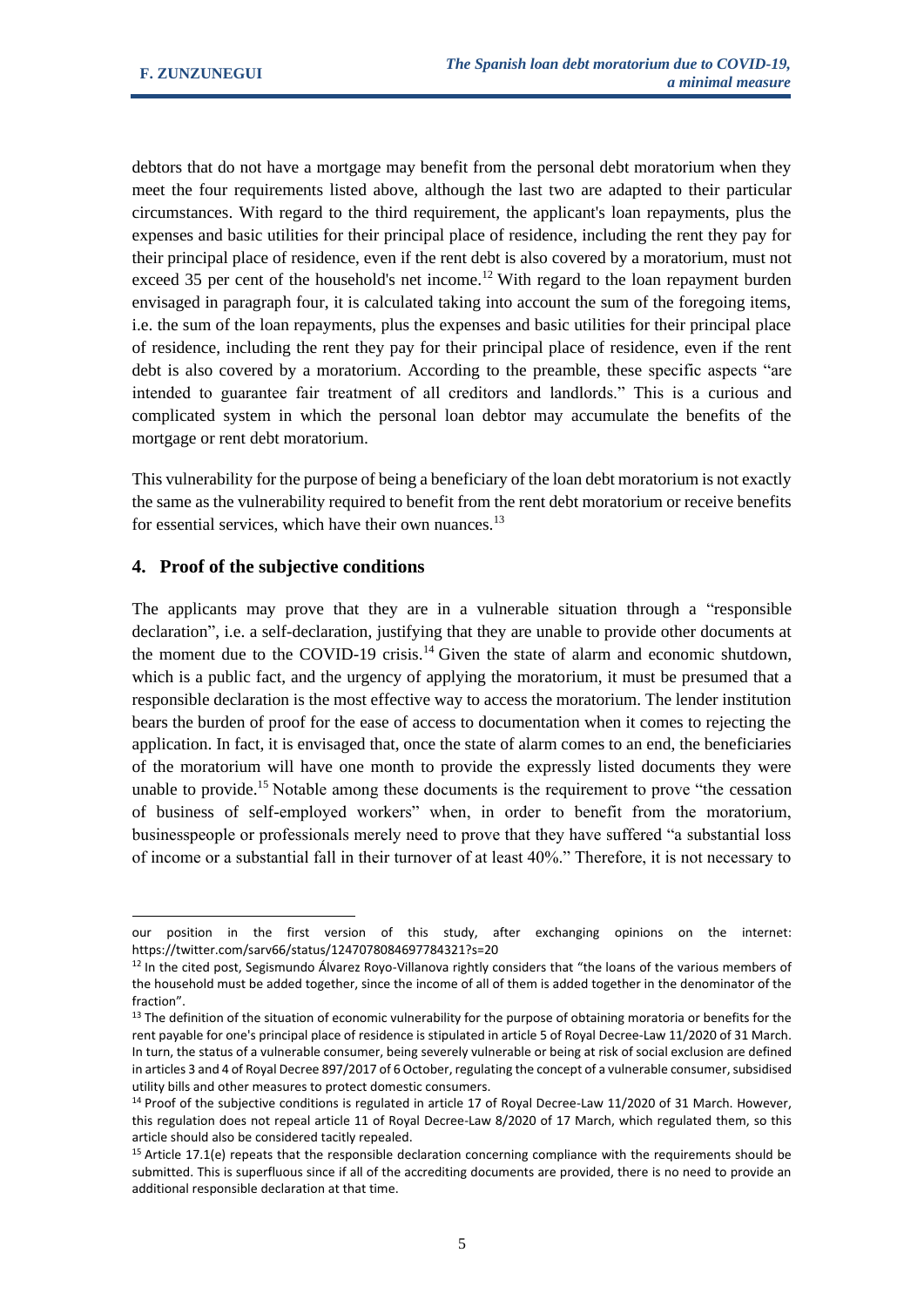prove the cessation of business in order to benefit from the moratorium, although cessation of business obviously proves that the economic activity has decreased by the required percentage. There is also no justification for the beneficiary of the non-mortgage debt moratorium being required to prove the amount of periodic repayments for the financing "by providing the relevant agreement signed with the financial institution". That agreement must be in the institution's files and it is not pertinent to require the customer to provide it. Denying the moratorium for this reason would go against the good faith that must preside over relationships between the financial institution and its customers.

# **5. Application and granting of the moratorium**

The lending institution must grant the moratorium to the beneficiaries that apply for it when they prove that they meet the legal requirements. This may be performed through a responsible declaration. With regard to the deadline for the application, the beneficiary may request the moratorium up to 45 days after the lifting of the state of alarm.<sup>16</sup>

Once the application has been received and it has been proven that the relevant requirements have been met, the lending institution must implement it within a maximum of 15 days. It is an urgent measure. The moratorium must be applied immediately, as soon as the application has been processed and proof that the requirements have been met has been verified. Its application is not conditional upon formalisation of the relevant contractual modification. In fact, it does not require agreement between the parties or a novation of the agreement in order to take effect. However, since it is a measure that suspends the agreement, it must be formalised in a public deed and registered in the Land Registry. The agreement can, of course, be modified by exercising freedom of will and the customer can be given benefits that go beyond the legal moratorium. The notarial and registry fees arising from formalisation and registration are borne by the lending institution and are discounted.

Once the moratorium has been applied, the institution must notify the Bank of Spain for administrative control purposes. In fact, each day, they must notify the supervisory body of the details concerning the application of the moratoria.<sup>17</sup>

#### **6. Effects of the moratorium**

The moratorium suspends the term of the agreement for three months and extends it for the same period.<sup>18</sup> Consequently, the debtor will not have to pay the mortgage repayments during that threemonth term. Moreover, the loan agreement does not accrue interest during the suspension of the agreement and the lending institution "cannot demand payment of the mortgage repayments or any of the items included in it (repayment of principal or payment of interest)". In addition, "it

<sup>&</sup>lt;sup>16</sup> As stipulated in article 12 of Royal Decree-Law 8/2020 of 17 March, in its new wording, pursuant to that stipulated in final provision twelve of Royal Decree-Law 11/2020 of 31 March.

 $17$  They must specifically notify the daily data concerning the number of applications made and granted, the number of beneficiaries who are debtors, guarantors, salaried workers or businesspeople/professionals, the number of loans affected with an outstanding balance, the repayment of which is suspended, the NACE code for the activity that was performed by the debtor and the number of loans for which the debtor has requested that the suspension be documented in a notarial deed.

<sup>&</sup>lt;sup>18</sup> Although the government has been authorised to extend the suspension.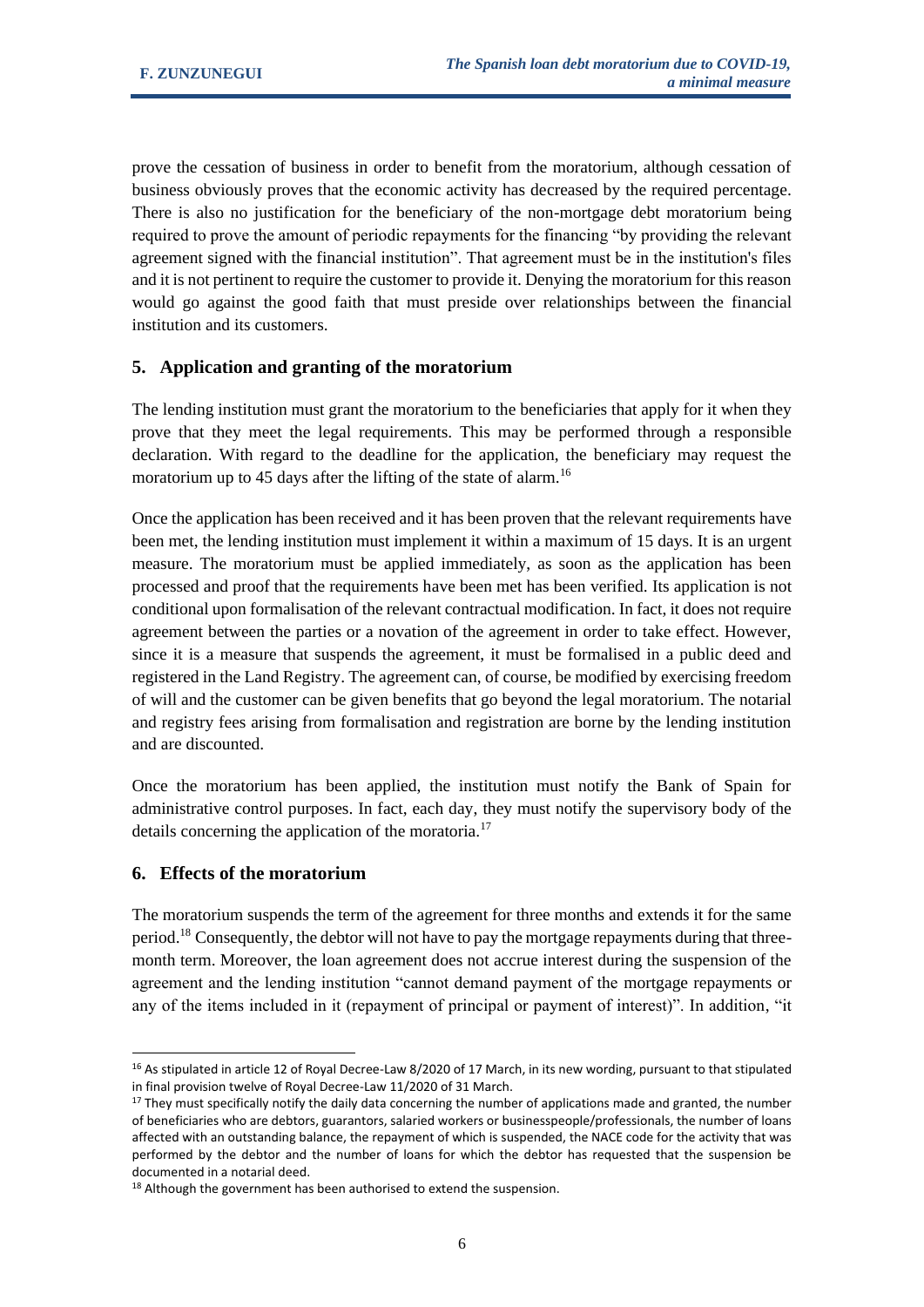cannot apply default interest during the term of the moratorium" with "the consequent nonapplication during the moratorium's term of the early termination clause". These reiterations reflect the degree of distrust in financial institutions, as if calling into doubt their compliance with the regulations. $19$ 

## **7. System of penalties**

The consequences for breach of the moratorium system are determined for both the lending institution and the applicant.

With regard to institutions, they are regulatory and disciplinary rules and breaching them is subject to the penalties stipulated in the Law 10/2014 of 26 June 2014 on the regulation, supervision and solvency of credit institutions.<sup>20</sup> As it is common in banking regulations, the civil consequences of the breach are not specified and the liability rules in the Civil Code apply.

The applicant's civil liability for breaching the moratorium system is specified. A debtor who has benefited from the moratorium without meeting the requirements or who has simulated a situation of vulnerability "shall be liable for the damages and losses that may have arisen, as well as all of the expenses generated by the application of these flexibilisation measures, notwithstanding any other liabilities to which the debtor's conduct may give rise." In order to make it easier for the financial institution to file liability action, the amount of the indemnity is set at the "amount of the damages, losses and expenses, which may be no less than the benefit unduly obtained by the debtor by application of the regulation". However, the burden of proof that there has been simulation of vulnerability is borne by the institution.

This is a forceful warning taken from article 7 of Royal Decree-Law 6/2012 of 9 March on urgent measures to protect mortgage debtors without resources, which may discourage applications given the risk of aggravating the situation of vulnerability of someone who is financially dependent at the worst of times. There is a strikingly different tone concerning breach, when breach by a professional is always more serious than that of an inexperienced person who was ignorant of his or her regulatory compliance and in a situation of vulnerability due to the health emergency and economic shutdown. This system applies the traditional doctrine that seeks to avoid the abuse of a benefit by a person who does not need it. However, given the academic and economic shutdown, we cannot distinguish between debtors acting in good or bad faith. The worsening of economic life has affected all of us and one cannot attribute bad faith to an unprecedented event outside of our control. There may be isolated cases of people unduly taking advantage of the moratorium, but they will be marginal in a context of a general shutdown of economic activity. There are no opposing interests between the debtor and creditor here, since the creditor bank itself is the party with the greatest interest in avoiding bad debts and moving forward.

 $19$  Obviously: "this non-applicability of interest does not apply to debtors or agreements other than those regulated" in the regulation.

 $20$  This provision is taken from article 15 of Royal Decree-Law 6/2012 of 9 March on urgent measures to protect mortgage debtors without resources, although the categorisation of the breach as serious is not mentioned.